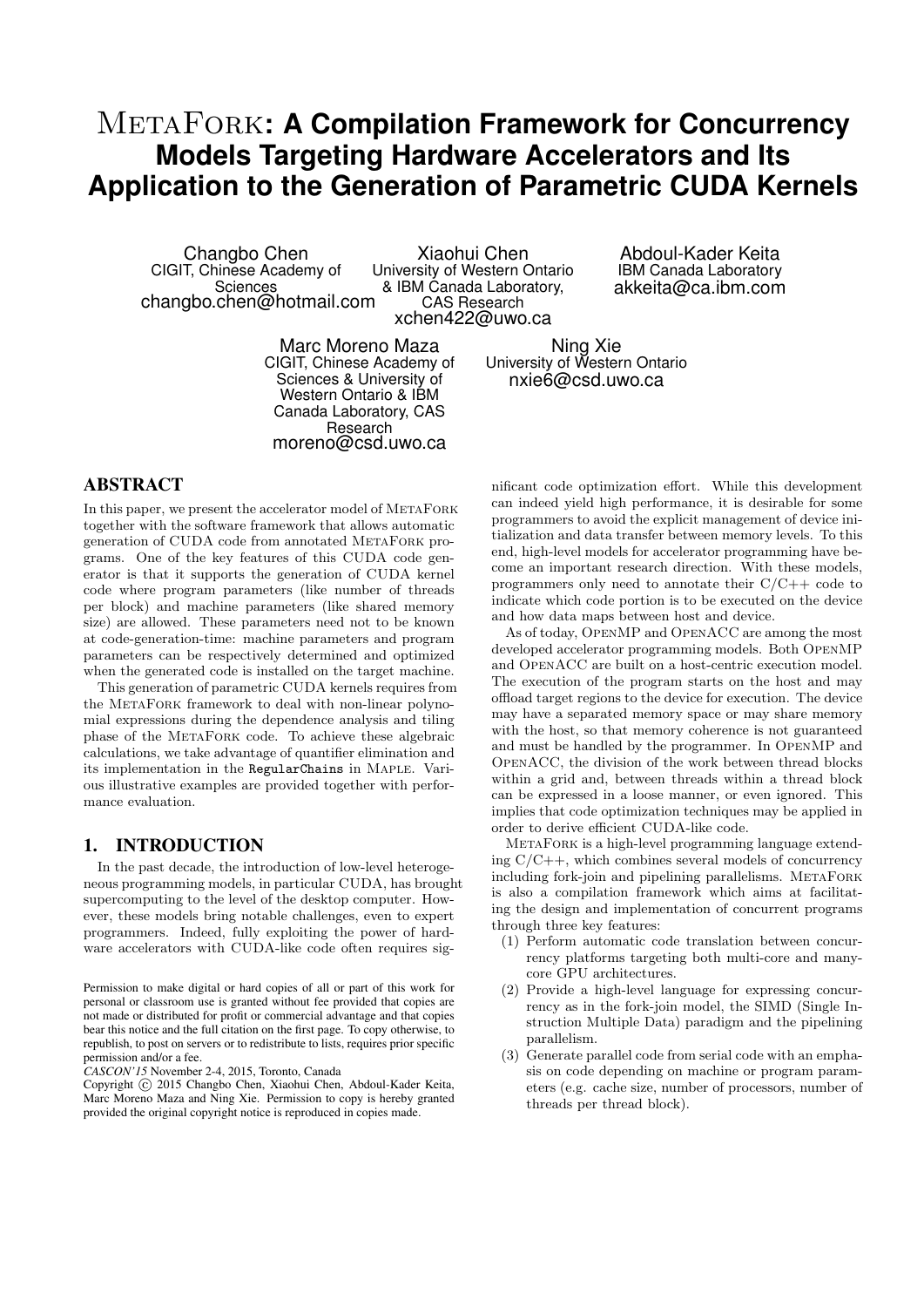As of today, the publicly available and latest release of MetaFork, see <www.metafork.org>, offers the second feature stated above, as well as the multi-core portion of the first one. To be more specific, METAFORK is a meta-language for concurrency platforms, based on the fork-join model and pipelining parallelism, which targets multi-core architectures. This meta-language forms a bridge between actual multithreaded programming languages and we use it to perform automatic code translation between those languages, which, currently consist of CilkPlus and OpenMP, see [\[9\]](#page-9-0).

In this paper, we present the accelerator model of META-Fork together with the software framework that allows automatic generation of CUDA code from annotated METAFORK programs. One of the key properties of this CUDA code generator is that it supports the generation of CUDA kernel code where program parameters (like number of threads per block) and machine parameters (like shared memory size) are allowed. These parameters need not to be known at code-generation-time: machine parameters and program parameters can be respectively determined and optimized when the generated code is installed on the target machine. Therefore, METAFORK now offers a preliminary implementation of the third feature stated above, as well as the manycore GPU portion of the first one.

The need for CUDA programs (more precisely, kernels) depending on program parameters and machine parameters is argued in Section [2.](#page-1-0)

In Section [3,](#page-2-0) following the authors of [\[16\]](#page-9-1), we observe that generating parametric CUDA kernels require the manipulation of systems of non-linear polynomial equations and the use of techniques like quantifier elimination (QE). To this end, we take advantage of the RegularChains library of MAPLE [\[8\]](#page-9-2) and its QuantifierElimination command which has been designed to efficiently support the non-linear polynomial systems coming from automatic parallelization.

Section [4](#page-4-0) is an overview of the concurrency models offered by METAFORK. In particular, the METAFORK language constructs for generating SIMD code (in languages targeting many-core GPU architectures, like CUDA) are discussed.

Section [5](#page-5-0) reports on a preliminary implementation of the MetaFork generator of parametric CUDA kernels from input MetaFork programs. In addition to the Regular-Chains library, we take advantage of PPCG, the polyhedral parallel code generation for CUDA [\[33\]](#page-9-3) that we have adapted so as to produce parametric CUDA kernels.

Finally, Section [6](#page-6-0) gathers experimental data demonstrating the performance of our generated parametric CUDA code. Not only these results show that the generation of parametric CUDA kernels helps optimizing code independently of the values of the machine parameters of the targeted hardware, but also these results show that automatic generation of parametric CUDA kernels may discover better values for the program parameters than those computed by a tool generating non-parametric CUDA kernels.

## <span id="page-1-0"></span>2. OPTIMIZING CUDA KERNELS DEPEND-ING ON PROGRAM PARAMETERS

Estimating the amount of computing resource (time, space, energy, etc.) that a parallel program, written in a high-level language, required to run on a specific hardware is a wellknown challenge. A first difficulty is to define models of computation retaining the computer hardware characteris-

tics that have a dominant impact on program performance. That is, in addition to specify the appropriate complexity measures, those models must consider the relevant parameters characterizing the abstract machine executing the algorithms to be analyzed. A second difficulty is, for a given model of computation, to combine its complexity measures so as to determine the "best" algorithm among different algorithms solving a given problem. Models of computation which offer those estimates necessarily rely on simplification assumptions. Nevertheless, such estimates can deliver useful predictions for programs satisfying appropriate properties.

An instance of such model of computation is the fork-join concurrency model [\[7\]](#page-9-4) where two complexity measures, the work  $T_1$  and the span  $T_{\infty}$ , and one machine parameter, the number P of processors, are combined into a running time estimate by means of the Graham-Brent theorem [\[7,](#page-9-4) [14\]](#page-9-5). A refinement of this theorem supports the implementation on multi-core architectures of the parallel performance ana-lyzer Cilkview [\[19\]](#page-9-6). In this context, the running time  $T_{\mathsf{P}}$  is bounded in expectation by  $T_1/P + 2\delta T_{\infty}$ , where  $\delta$  is a constant (called the *span coefficient*) and  $T_{\infty}$  is the burdened span, which captures parallelism overheads due to scheduling and synchronization.

Turning our attention to many-core GPUs, the fork-join concurrency model becomes inappropriate to simulate the SIMD execution model of CUDA kernels. The PRAM (Parallel Random-Access Machine) model [\[31,](#page-9-7) [12\]](#page-9-8) and its extensions, like that reported in [\[1\]](#page-8-0) (which integrates communication delay into the computation time) and that presented in [\[13\]](#page-9-9) (which integrates memory contention) captures the SIMD execution model. However, a PRAM abstract machine consists of an unbounded collection of RAM processors accessing a global memory, whereas a many-core GPU holds a collection of streaming multiprocessors (SMs) communicating through a global memory. Thus, a many-core GPU implements a combination of two levels of concurrency.

Recent works have further extended the RAM model in order to better support the analysis of algorithms targeting implementation on many-core GPUs. Ma, Agrawal and Chamberlain [\[24\]](#page-9-10) introduce the TMM (Threaded Many-core Memory) model which retains many important characteristics of GPU-type architectures as machine parameters, such as memory access width and hardware limit on number of threads per core.

In [\[18\]](#page-9-11), we propose a many-core machine (MCM) model for multithreaded computation combining the fork-join and SIMD parallelisms; a driving motivation in this work is to estimate parallelism overheads (data communication and synchronization costs) of GPU programs. In practice, the MCM model determines a trade-off among work, span and parallelism overhead by checking the estimated overall running time so as to (1) either tune a program parameter or, (2) compare different algorithms independently of the hardware details. We illustrate the use of the MCM model with a very classical example: the computation of Fast Fourier Transforms (FFTs). Our goal is to compare the running times of two of the most commonly used FFT algorithms: that of Cooley & Tukey [\[11\]](#page-9-12) and that of Stockham [\[30\]](#page-9-13).

Let  $f$  be a vector over a field  $K$  of coefficients, say the complex numbers. Assume that f has size n where n is a power of 2. Let  $U$  be the time (expressed in clock cycles) to transfer one machine word between the global memory and the private memory of any SM, that is,  $U > 0$ . Let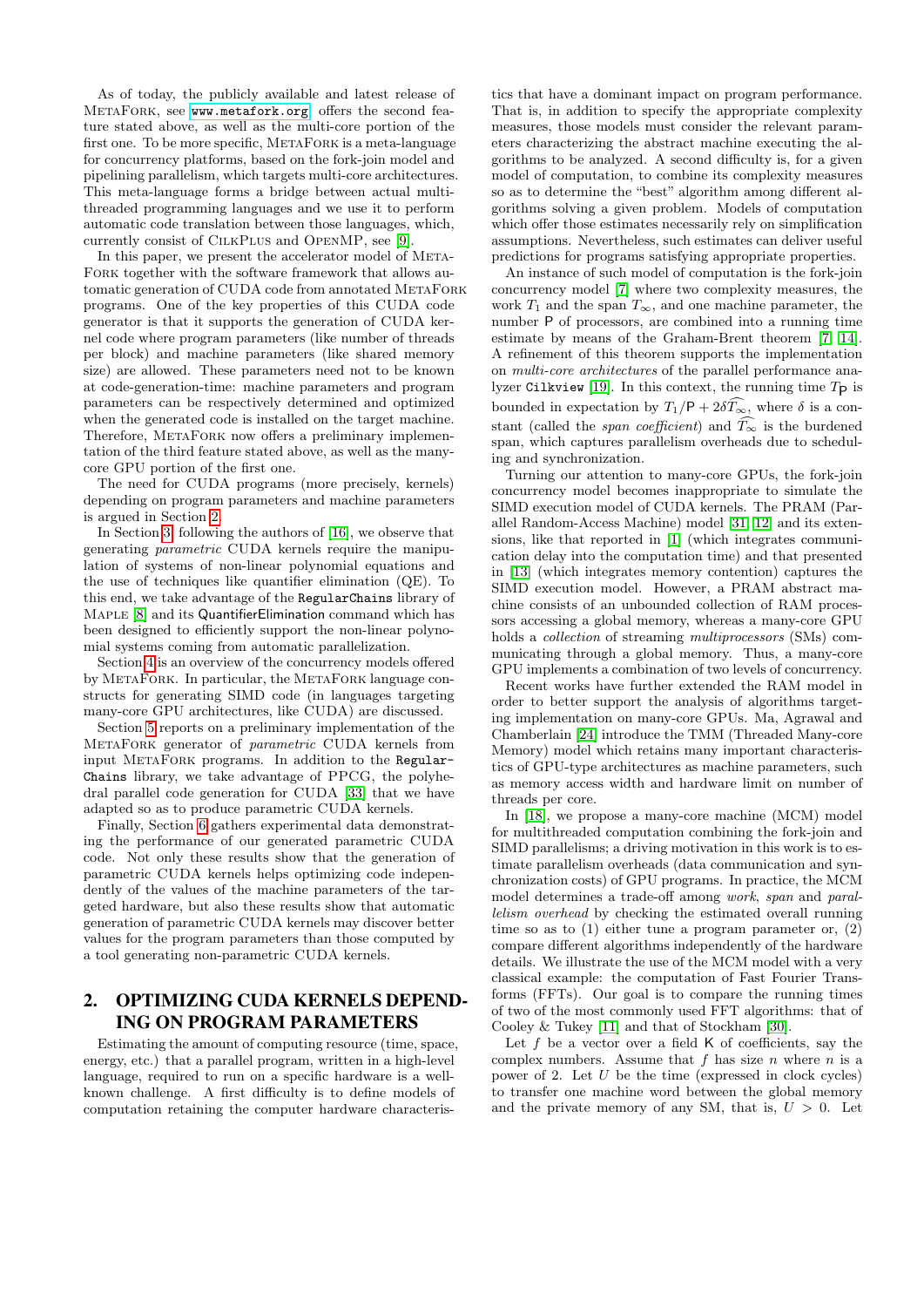Z be the size (expressed in machine words) of the private memory of any SM, which sets up an upper bound on several program parameters. Let  $\ell > 2$  be a positive integer. For Z large enough, both Cooley & Tukey algorithm and Stockham algorithm can be implemented

- by calling  $\log_2(n)$  times a kernel using  $\Theta(\frac{n}{\ell})$  SMs<sup>[1](#page-2-1)</sup> each of those SMs executing a thread-block with  $\ell$  threads,
- with a respective  $work^2$  $work^2$  of  $W_{ct} = n(34 \log_2(n) \log_2(\ell) +$  $47 \log_2(n) + 333 - 136 \log_2(\ell)$  and  $W_{sh} = 43 n \log_2(n) +$  $\frac{n}{4 \ell} + 12 \ell + 1 - 30 n,$
- with a respective  $span^3$  $span^3$  of  $S_{ct} = 34 \log_2(n) \log_2(\ell) +$  $47 \log_2(n) + 2223 - 136 \log_2(\ell)$  and  $S_{sh} = 43 \log_2(n) +$  $16 \log_2(\ell) + 3,$
- with a respective *overhead*<sup>[4](#page-2-4)</sup> of  $O_{ct} = 2 n U \left(\frac{4 \log_2(n)}{\ell} + \right)$  $\log_2(\ell) - \frac{\log_2(\ell) + 15}{\ell}$  and  $\mathcal{O}_{sh} = \frac{5 n U \log_2(n)}{\ell} + \frac{5 n U}{4 \ell}.$

See [\[18\]](#page-9-11) for details on the above estimates. From those, one observes that the overhead of Cooley & Tukey algorithm has an extraneous term in  $O(nU \log_2(\ell))$  which is due to higher amount of non-coalesced accesses. In addition, when n escapes to infinity (while  $\ell$  remains bounded over on a given machine since we have  $\ell \in O(Z)$ ) the work and span of the algorithm of Cooley & Tukey are increased by a  $\Theta(\log_2(\ell))$ factor w.r.t their counterparts in Stockham algorithm.

These theoretical observations suggest that, as  $\ell$  increases, Stockham algorithm performs better than the one of Coo-ley & Tukey. This has been verified experimentally<sup>[5](#page-2-5)</sup> by the authors of [\[18\]](#page-9-11) as well as by others, see [\[25\]](#page-9-14) and the papers cited therein. On the other hand, it was also observed experimentally that for  $\ell$  small, Cooley & Tukey algorithm is competitive with that of Stockham. Overall, this suggests that generating kernel code, for both algorithms, where  $\ell$  is an input parameter, is a desirable goal. With such parametric codes, one can choose at run-time the most appropriate FFT algorithm, once  $\ell$  has been chosen.

The MCM model retains many of the characteristics of modern GPU architectures and programming models, like CUDA [\[26,](#page-9-15) [27\]](#page-9-16) and OpenCL [\[32\]](#page-9-17). However, in order to support algorithm analysis with an emphasis on parallelism overheads, the MCM abstract machines admit a few simplifications and limitations with respect to actual many-core devices.

To go further in our discussion of CUDA kernel performance, let us consider now the programming model of CUDA itself and its differences w.r.t. the MCM model. In CUDA, instructions are issued per warp; a warp consists of a fixed number  $S_{\text{warp}}$  of threads. Typically  $S_{\text{warp}}$  is 32 and, thus, executing a thread-block on an SM means executing several warps in turn. If an operand of an executing instruction is not ready, then the corresponding warp stalls and context switch happens between warps running on the same SM.

Registers and shared memory are allocated for a threadblock as long as that thread-block is active. Once a threadblock is active it will stay active until all threads in that thread-block have completed. Context switching is very fast because registers and shared memory do not need to be saved and restored. The intention is to hide the latency (of data transfer between the global memory and the private memory of an SM) by having more memory transactions in fly. There is, of course, a hardware limitation to this, characterized by (at least) two numbers:

- the maximum number of active warps per SM, denoted here by  $M_{\text{warp}}$ ; A typical value for  $M_{\text{warp}}$  is 48 on a Fermi NVIDIA GPU card, leading to a maximum number of  $32 \times 48 = 1536$  active threads per SM.
- the maximum number of active thread blocks per SM, denoted here by  $M_{\text{block}}$ ; A typical value for  $M_{\text{block}}$  is 8 on a Fermi NVIDIA GPU card.

One can now define a popular performance counter of CUDA kernels, the *occupancy* of an SM: it is given by  $A_{\text{warp}}/M_{\text{warp}}$ , where  $A_{\text{warp}}$  is the number of active warps on that SM. Since resources (registers, shared memory, thread slots) are allocated for an entire thread-block (as long as that block is active) there are three potential limitations to occupancy: register usage, shared memory usage and thread-block size. As in our discussion of the MCM model, we denote the threadblock size by  $\ell$ . Two observations regarding the possible values of  $\ell$ :

- The total number of active threads is bounded over by  $M_{\text{block}} \ell$ , hence a small value for  $\ell$  may limit occupancy.
- A larger value for  $\ell$  will reduce the amount of registers and shared memory words available per thread; this will limit data reuse within a thread-block and, thus, will potentially increase the amount of data transfer between global memory and the private memory of an SM.

Overall, this suggests again that generating kernel code, where  $\ell$ , and other program parameters are input arguments, is a desirable goal. With such parametric code at hand, one can optimize at run-time the values of those program parameters (like  $\ell$ ) once the machine parameters (like  $S_{\text{warp}}$ ,  $M_{\rm warp}$ ,  $M_{\rm block}$ ,  $Z$  (private memory size) and the size of the register file) are known.

# <span id="page-2-0"></span>3. AUTOMATIC GENERATION OF PARA-METRIC CUDA KERNELS

The general purpose of automatic parallelization is to convert sequential computer programs into multithreaded or vectorized code. Following the discussion of Section [2,](#page-1-0) we are interested here in the following more specific question.

Given a theoretically good parallel algorithm (e.g. divideand-conquer matrix multiplication) and given a type of hardware that depends on various parameters (e.g. a GPGPU with Z words of private memory per SM and a maximum number  $M_{\text{warp}}$  of warps supported by an SM, etc.) we aim at automatically generating CUDA kernels that depends on

<span id="page-2-1"></span><sup>&</sup>lt;sup>1</sup>In the MCM model, the number of SMs is unbounded as well as the size of the global memory, whereas each SM has a private memory of size Z.

<span id="page-2-2"></span> $2\text{In the MCM model, the work of a thread-block is the total}$ number of local operations (arithmetic operation, read/write memory accesses in the private memory of an SM) performed by all its threads; the work of a kernel is the sum of the works of all its thread-blocks.

<span id="page-2-3"></span><sup>&</sup>lt;sup>3</sup>In the MCM model, the *span* of a thread-block is the maximum number of local operations performed by one of its threads; the span of a kernel is the maximum span among all its thread-blocks.

<span id="page-2-5"></span><span id="page-2-4"></span> ${}^{4}$ In the MCM model, the *parallelism overhead* (or *overhead*, for short) of a thread-block accounts for the time to transfer data between the global memory of the machine and the private memory of the SM running this thread-block, taking coalesced accesses into account; the parallelism overhead of a kernel is the sum of the overheads of all its thread-blocks. <sup>5</sup>Our algorithms are implemented in CUDA and publicly available with benchmarking scripts from [http://www.](http://www.cumodp.org/) [cumodp.org/](http://www.cumodp.org/).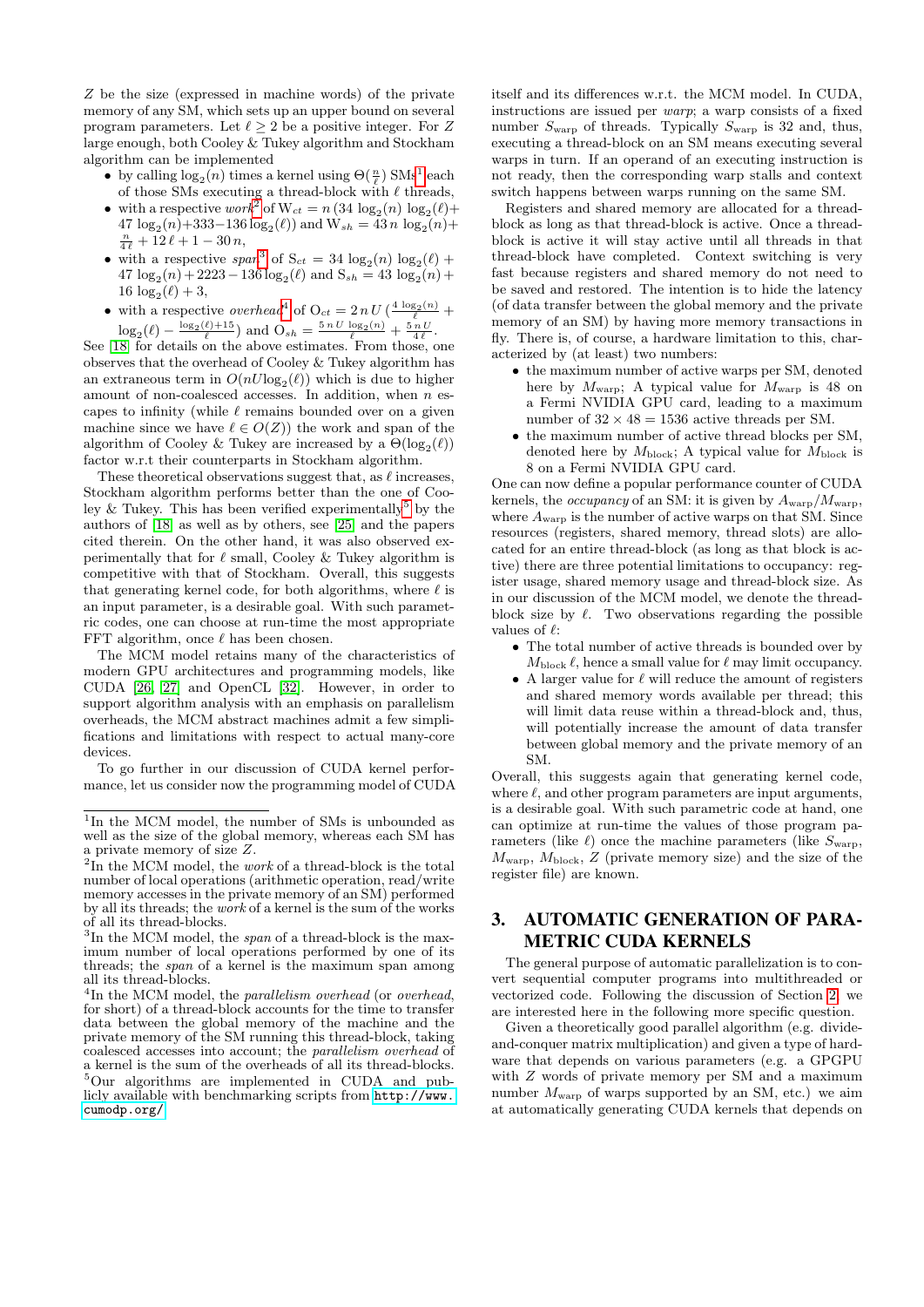the hardware parameters  $(Z, M_{\text{warp}}, \text{etc.})$ , as well as program parameters (e.g. number  $\ell$  of threads per block), such that

- those parameters need not to be known at compiletime, and
- are encoded as symbols in the generated kernel code. For this reason, we call such CUDA kernels parametric.

In contrast, current technology requires that machine and program parameters are specialized to numerical values at the time of generating the GPGPU code, see [\[17,](#page-9-18) [3,](#page-8-1) [21,](#page-9-19) [33\]](#page-9-3).

In order to clarify our objective, we briefly provide some background material. The polyhedron model [\[4\]](#page-8-2) is a powerful geometrical tool for analyzing the relation (w.r.t. data locality or parallelization) between the iterations of nested for-loops. Once the polyhedron representing the iteration space of a loop nest is calculated, techniques of linear algebra and linear programming can transform it into another polyhedron encoding the loop steps into a coordinate system based on time and space (processors). From there, a parallel program can be generated. For example, for the following code computing the product of two univariate polynomials a and b, both of degree n, and writing the result to c,

```
for(i=0; i <= n; i ++) {c[i] = 0; c[i +n] = 0; }
for(i=0; i <= n; i ++) {
  for(j=0; j<=n; j++)c[i+j] += a[i] * b[j];
}
```
elementary dependence analysis suggests to set  $t(i, j) = n-j$ and  $p(i, j) = i + j$ , where t and p represent time and processor respectively [\[16\]](#page-9-1). Using Fourier-Motzkin elimination, projecting all constraints on the  $(t, p)$ -plane yields the following asynchronous schedule of the above code:

$$
\begin{array}{l} \texttt{parallel\_for (p=0; p<=2*n; p++)} \{ \\ c[p]=0; \\ \texttt{for (t=max(0, n-p); t<= min(n, 2*n-p); t++)} \\ c[p] = c[p] + a[t+p-n] * b[n-t]; \end{array}
$$

To be practically efficient, one should avoid a too fine-grained parallelization; this is achieved by grouping loop steps into so-called tiles, which are generally trapezoids [\[20\]](#page-9-20). It is also desirable for the generated code to depend on parameters such as tile and cache sizes, number of processors, etc. These extensions lead, however, to the manipulation of systems of non-linear polynomial equations and the use of techniques like quantifier elimination (QE). This was noticed by the authors of [\[16\]](#page-9-1) who observed also that work remained to be done for adapting QE tools to the needs of automatic parallelization.

To illustrate these observations, we return to the above example and use a tiling approach: we consider a one-dimensional grid of thread-blocks where each block is in charge of updating at most  $B$  coefficients of the polynomial c. Therefore, we introduce three variables B, b and u where the latter two represent a thread-block index and an thread index (within a thread-block). This brings the following additional relations:

<span id="page-3-0"></span>
$$
\begin{cases}\n0 \le b \\
0 \le u < B \\
p = bB + u,\n\end{cases} \tag{1}
$$

to the previous system

<span id="page-3-1"></span>
$$
\begin{cases}\n0 < n \\
0 < i \le n \\
0 < j \le n \\
t = n - j \\
p = i + j.\n\end{cases} \tag{2}
$$

To determine the target program, one needs to eliminate the variables i and j. In this case, Fourier-Motzkin elimination (FME) does not apply any more, due to the presence of non-linear constraints. If all the non-linear constraints appearing in a system of relations are polynomial constraints, the set of real solutions of such a system is a semi-algebraic set. The celebrated Tarski theorem [\[5\]](#page-9-21) tells us that there always exists a quantifier elimination algorithm to project a semi-algebraic set of  $\mathbb{R}^n$  to a semi-algebraic set of  $\mathbb{R}^m$ ,  $m \leq n$ . The most popular method for conducting quantifier elimination (QE) of a semi-algebraic set is through cylindrical algebraic decomposition (CAD) [\[10\]](#page-9-22). Implementation of QE and CAD can be found in software such as QEPCAD, Reduce, MATHEMATICA as well as the RegularChains library of Maple [\[8\]](#page-9-2). Using the function QuantifierElimination (with options 'precondition'='AP', 'output'='rootof', 'simplifica- $\text{tion'} = L4'$ ) in the RegularChains library, we obtain the following:

<span id="page-3-2"></span>
$$
\begin{cases}\nB > 0 \\
n > 0 \\
0 \le b \le 2n/B \\
0 \le u \le B \\
0 \le u \le 2n - Bb \\
p = bB + u, \\
0 \le t \le n, \\
n - p \le t \le 2n - p,\n\end{cases} (3)
$$

from where we derive the following program:

for (p=0; p<=2\*n; p++) c[p]=0; parallel\_for (b=0; b<= 2 n / B; b++) { for (u=0; u<=min(B-1, 2\*n - B \* b); u++) { p = b \* B + u; for (t=max(0,n-p); t<=min(n,2\*n-p) ;t++) c[p] = c[p] + a[t+p-n] \* b[n-t]; } }

An equivalent CUDA kernel to the parallel for part is as below:

b = blockIdx.x; u = threadIdx.x; if (u <= 2\*n - B \* b) { p = b \* B + u; for (t=max(0,n-p); t<=min(n,2\*n-p) ;t++) c[p] = c[p] + a[t+p-n] \* b[n-t]; }

We remark that the polynomial system defined by [\(1\)](#page-3-0) and [\(2\)](#page-3-1) has some special structure. The authors in [\[15\]](#page-9-23) have exploited this structure to deduce a special algorithm to solve it and similar problems by implementing some parametric FME. Although the system [\(3\)](#page-3-2) can be directly processed by QuantifierElimination, we found that it is much more efficient to use the following special QE procedure. We replace the product  $bB$  in system [1](#page-3-0) by a new variable c, and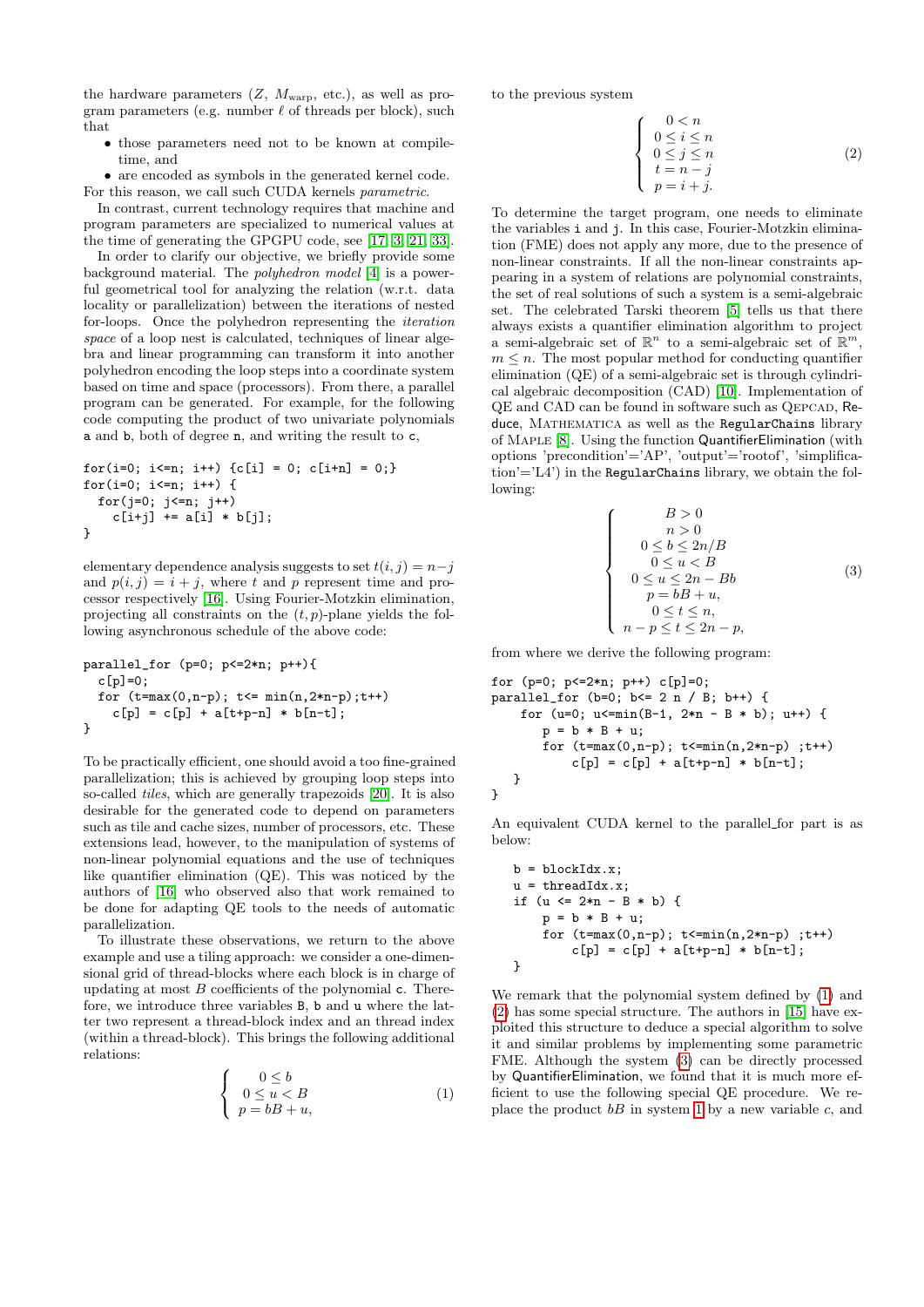thus obtain a system of linear constraints. We then apply FME to eliminate the variables  $i, j, t, p, u$  in sequential. Now we obtain a system of linear constraints in variables  $c, b, n, B$ . Next we replace c by  $bB$  and have again a system of non-linear constraints in variables  $b, n, B$ . We then call QuantifierElimination to eliminate the variables  $b, n, B$ . The correctness of the procedure is easy to verify.

### <span id="page-4-0"></span>4. THE METAFORK LANGUAGE

In an earlier work [\[9\]](#page-9-0), the second and the fourth authors of the present paper introduced MetaFork as an extension of both the C and C++ languages into a multithreaded language based on the fork-join concurrency model [\[7\]](#page-9-4). Thus, concurrent execution is obtained by a parent thread creating and launching one or more child threads so that the parent and its children execute a so-called parallel region. An important example of parallel regions are for-loop bodies. MetaFork has four parallel constructs dedicated to the fork-join model: function call spawn, block spawn, parallel for-loop and synchronization barrier. The first two use the keyword meta\_fork while the other two use respectively the keywords meta\_for and meta\_join. Similarly to the CilkPlus specifications, the parallel constructs of MetaFork grant permission for concurrent execution but do not command it. Hence, a MetaFork program can execute on a single core machine. We emphasize the fact that meta\_fork allows the programmer to spawn a function call (like in CilkPlus [\[6,](#page-9-24) [23,](#page-9-25) [22\]](#page-9-26)) as well as a block (like in OpenMP [\[28,](#page-9-27) [2\]](#page-8-3)).

Stencil computations are a major pattern in scientific computing. Stencil codes perform a sequence of sweeps (called time-steps) through a given array and each sweep can be seen as the execution of a pipeline. When expressed with concurrency platforms based (and limited) to the fork-join model, parallel stencil computations incur excessive parallelism overheads. This problem is studied in [\[29\]](#page-9-28) together with a solution in the context of OpenMP by proposing new synchronization constructs to enable do-across parallelism. These observations have motivated a first extension of the MetaFork language with three constructs to express pipelining parallelism: meta\_pipe, meta\_wait and meta\_continue. Recall that a pipeline is a linear sequence of processing stages through which data items flow from the first stage to the last stage. If each stage can process only one data item at a time, then the pipeline is said serial and can be depicted by a (directed) path in the sense of graph theory. If a stage can process more than one data item at a time, then the pipeline is said parallel and can be depicted by a directed acyclic graph (DAG), where each parallel stage is represented by an independent set, that is, a set of vertices of which no pair is adjacent. Since pipelining is not essential for the rest of the paper, we refer the interested reader to the METAFORK web site at <www.metafork.org>.

More recently, the METAFORK language was enhanced with constructs allowing the programmer to express the fact that a function call can be executed on an external (or remote) hardware component. This latter is referred as the de $vice$  while the hardware component on which the METAFORK program was initially launched is refereed as the host and this program is then called the host code. Both the host and the device maintain their own separate memory spaces. Such function calls on an external device are expressed by means

```
void foo()
{
  int arry_host[N];
  initialize(arry_host, N);
  meta_fork bar(arry_host,
                         \overline{N}):
  work();
}
                             void foo()
                              {
                                int arry_host[N];
                               initialize(arry_host, N);
                                // declare an array on the device
                               meta device int arry device[N]:
                                // copy 24 bytes of host array
                                // from host to device
                               meta_copy(arry_host+8, arry_host+32,
                                            arry_host, arry_device);
                               meta_device bar(arry_device, N);
                                work();
                              }
```
<span id="page-4-2"></span>Figure 1: METAFORK example

of two new keywords: meta device and meta copy. We call a statement of the form

#### $meta\_device$  (variable declaration)

a device declaration; it is used to express the fact that a variable is declared in the memory address space of the device. A statement of the form

#### $meta\_device$  (function call)

is called a device function call; it is used to express the fact that a function call is executed on the device concurrently (thus in a non-blocking way) to the execution of the parent thread on the host. All arguments in the function call must be either device-declared variables or values from primitive types (char, float, int, double).

A statement of the form

#### $\textbf{meta\_copy}$  ( $\langle \text{range} \rangle$ ,  $\langle \text{variable} \rangle$ ,  $\langle \text{variable} \rangle$ )

copies the bytes whose memory addresses are in range (and who are assumed to be data referenced by the first variable) to the memory space referenced by the second variable<sup>[6](#page-4-1)</sup>. Moreover, either one or both variables must be device-declared variables.

The left part of Figure [1](#page-4-2) shows a METAFORK code fragment with a spawned function call operating on an array located in the shared memory of the host. On the right part of Figure [1,](#page-4-2) the same function is called on an array located in the memory of the device. In order for this function call to perform the same computation on the device as on the host, the necessary coefficients of the host array are copied to the device array. In this example, we assume that those coefficients are arry\_host[2], . . . , arry\_host[8].

Several devices can be used within the same METAFORK program. In this case, each of the constructs above is followed by a number referring to the device to be used. Therefore, these function calls on an external device can be seen as one-sided message passing protocol, similar to the one of the Julia<sup>[7](#page-4-3)</sup> programming language.

We stress the following facts about function calls on an external device. Any function declared in the host code can be invoked in a device function call. Moreover, within the body of a function invoked in a device function call, any other function defined in host code can be:

• either called (in the ordinary way, that is, as in the C language) and then executed on the same device,

<span id="page-4-1"></span> ${}^{6}\mathrm{The}$  difference between the lower end of the range and the memory address of the source array is used as offset to write in the second variable.

```
7http://julialang.org/
```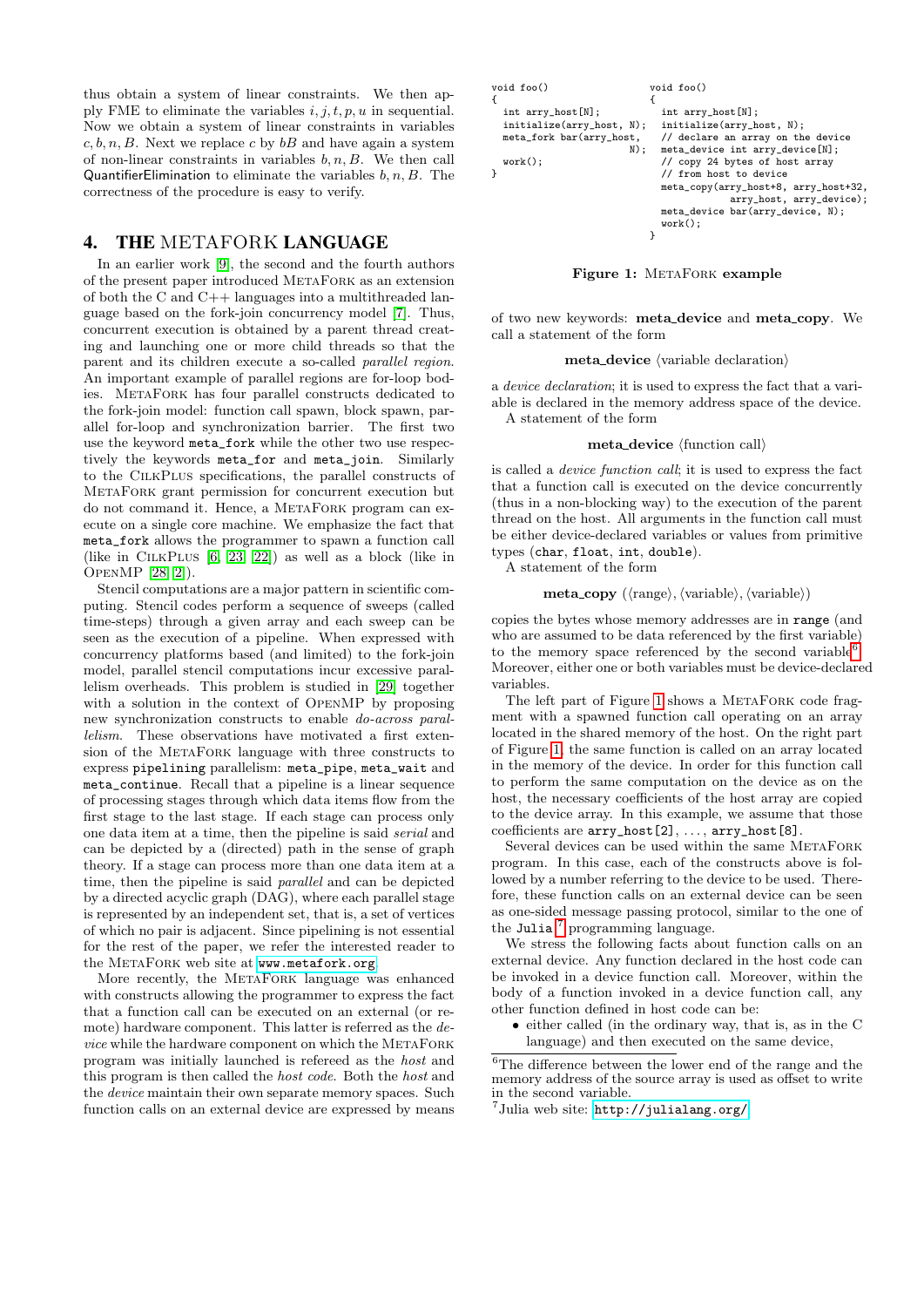#### • or called on another device.

As a consequence, device function calls together with spawned function calls and ordinary function calls form a directed acyclic graphs of tasks to which the usual notions of the fork-join concurrency model can be applied.

The mechanism of function call on an external device can be used to model the distributed computing model of Julia as well as heterogeneous computing in the sense of CUDA. The latter is, however, more complex since, as in discussed in Section [2,](#page-1-0) it borrows from both the fork-join concurrency model and SIMD parallelism. In particular, a CUDA kernel call induces how the work is scheduled among the available SMs. Since our goal is to generate efficient CUDA code from an input MetaFork program, it is necessary to annotate MetaFork code in a more precise manner. To this end, we have introduced a tenth keyword, namely meta\_schedule.

Any valid block of METAFORK code (like a meta\_forloop body) can be the body of meta schedule statement. The semantic of that statement is that of its body and meta\_schedule is an indication to the MetaFork-to-CUDA translator that every meta\_for-loop nest of the meta\_schedule statement must translate to a CUDA kernel call. If a meta\_forloop nest has 2 (resp. 4) nested loops then the outer one (resp. the two outermost ones) defines the grid of the kernel while the inner one (resp. the two innermost ones) specifies (resp. specify) the format of a thread-block. We skip the other possible configurations since they have not been implemented yet in the MetaFork compilation framework.

We conclude this section with an example, a one-dimensional stencil computation, namely Jacobi. The original (and naive) C version is shown below, where initialization statements have been removed in the interest of space.

for (int t = 0; t < T; ++t) { for (int i = 1; i < N-1; ++i) b[i] = (a[i-1] + a[i] + a[i+1]) / 3; for (int i = 1; i < N-1; ++i) a[i] = b[i]; }

From this C code fragment, we apply the tiling techniques mentioned in Section [3](#page-2-0) and obtain the METAFORK code shown below. Observe that the meta\_schedule statement has two meta\_for loop nests, yielding two CUDA kernels.

```
int ub v = (N - 2) / B;
 meta_schedule {
     for (int t = 0; t < T; ++t) {
        meta_for (int v = 0; v < ub_v; v^{++}) {
             meta for (int u = 0; u < B; u++) {
                int p = v * B + u + 1;
                int y = p - 1;
                int z = p + 1;b[p] = (a[y] + a[p] + a[z]) / 3;}
         }
         meta_for (int v = 0; v < ub_v; v^{++}) {
              meta_for (int u = 0; u < B; u++) {
                  int w = v * B + u + 1;
                  a[v] = b[v];
               \mathbf{r}}
    }
}
```
From the above, our METAFORK-to-CUDA translator produces two kernel functions, a header file (for those two kernels) and a host code file where those kernels are called. The

code of the first kernel is shown below. This code is generated automatically and correctly up to the if statement which requires manual post-processing in order to get the index arithmetic right. This limitation is already present on PPCG, the non-parametric CUDA code generator on which we rely. Fixing those "limit conditions" in stencil computation is work in progress.

```
#include "jacobi_kernel.hu"
__global__ void kernel0(int *a, int *b, int N,
                 int T, int ub_v, int B, int c0)
{
     int h0 = h10c F dv = v;
     int +0 = threadIdx \cdot x;
     int private_p;
     int private_y;
     int private_z;
     extern __shared__ int shared_a[];
     #define floord(n,d) (((n)<0) ? -((-(n)+(d)-1)/(d)) : (n)/(d))
for (int c1 = b0; c1 < ub_v; c1 += 32768) {
         if (!t0) {
          shared_a[(B)] = a[(c1 + 1) * (B)];
          shared_a[(B) + 1] = a[(c1 + 1) * (B) + 1];
       }
         if (N \ge 0 + (B) * c1 + 1)shared a[t0] = a[t0 + (B) * c1];
         syncthreads();
        for (int c2 = t0; c2 < B; c2 += 512) {
          private_p = ((((c1) * (B)) + (c2)) + 1);
private_y = (private_p - 1);
          \text{private}_z = (\text{private}_p + 1);b[private_p] = (((shared_a[private_y - (B) * c1] +
shared_a[private_p - (B) * c1]) +
shared_a[private_z - (B) * c1]) / 3);
       }
        __syncthreads();
     }
}
```
## <span id="page-5-0"></span>5. THE METAFORK GENERATOR OF PA-RAMETRIC CUDA KERNELS

In Section [3,](#page-2-0) we illustrated the process of parametric CUDA kernel generation from a sequential C program using METAFORK as an intermediate language. In this section, we assume that, from a C program, one has generated a METAFORK program which contains one or more meta\_schedule blocks. Each such block contains parameters like thread block dimension sizes and is meant to be translated into a CUDA kernel.

For that latter task, we rely on PPCG [\[33\]](#page-9-3), a C-to-CUDA code generator, that we have modified in order to generate parametric CUDA kernels. Figure [2](#page-6-1) illustrates the software architecture of our C-to-CUDA code generator, based on PPCG. Since the original PPCG framework does not support parametric CUDA kernels the relevant data structures like non-linear expressions in the for-loop lower and upper bounds, are not supported either. Consequently, part of our code generation is done in a post-processing phase.

A meta\_schedule block generating a one-dimensional grid with one-dimensional thread blocks has the following structure

```
meta_schedule {
  meta_for (int v = 0; v < grid_size; v++)
    meta_for (int u = 0; u < block_size; u++) {
      // Statements
    }
```
}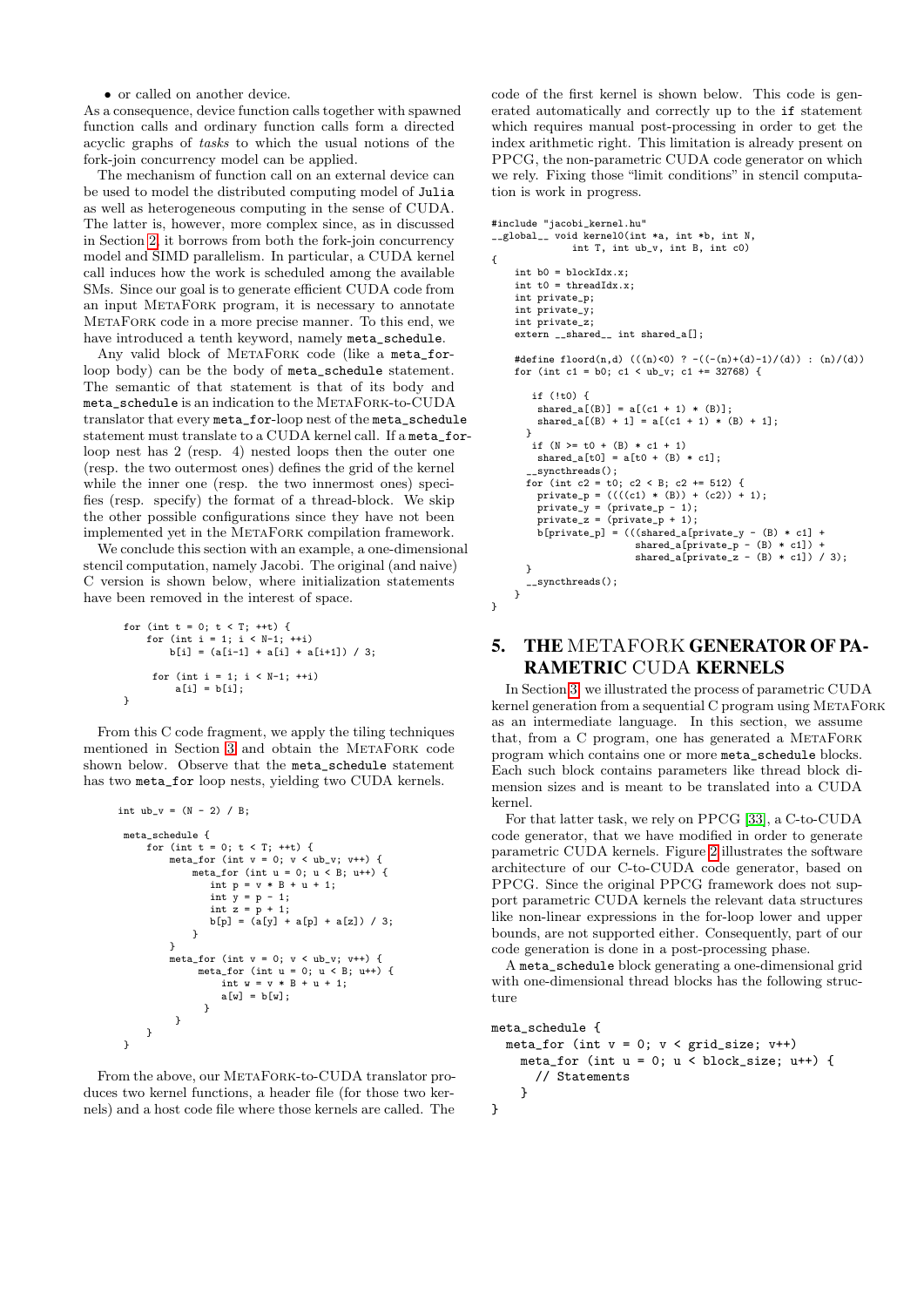

<span id="page-6-1"></span>Figure 2: Overview of the implementation of MetaFork support for GPU code.

where the grid (resp. thread-block) dimension size is extracted from the outer (resp. inner) meta\_for loop upper bound. Similarly, a metaschedule block generating a twodimensional grid with one-dimensional thread block has the following structure

```
meta_schedule {
  meta_for (int v1 = 0; v1 < \text{grid\_size\_y}; v1++)
    meta_for (int v0 = 0; v0 < \text{grid\_size\_x}; v0++)
      // Only for-loops are valid here
      // For instance: for (int i = 0; i < n; i++)meta_for(int u1 = 0; u1 \lt blue \text{block\_size}_y; u1++)
        meta_for(int u0 = 0; u0 < block_size_x; u0++){
           // Statements
         }
}
```
where the first two outer meta\_for loops correspond to the grid and the inner meta\_for loops to the thread-blocks.

Among our adaptation of the PPCG framework, we have added a new node in the PET (Polyhedral Extraction Tool) phase of PPCG in order to represent the information of a meta\_for loop; this is, in fact, very similar to a C for-loop except that we tag the outer meta\_for loops as blocks and the inner meta\_for loops as threads directly.

Since the METAFORK code is obtained after computing affine transformation and tiling (via quantifier elimination), we had to bypass the process of computing affine transformation and tiling that PPCG is performing. By doing this, our prototype C-to-CUDA code generator could not fully take advantage of PPCG, which explains why post-processing was necessary. Of course, improving this design is work in progress so as to completely avoid post-processing.

Referring to the above types of meta\_schedule blocks, we use the "block\_size" as the number of threads per thread block and "grid\_size" as the number of thread blocks, we extract this information during the PET analysis and store it in the intermediate data structure, called 'schedule tree', of PPCG. Hence, in the generated host code, the number of threads per block is specified as the variable: "block\_size".

Originally, PPCG would first analyze whether an array

is reused or accessed in a coalesced way, and then decide whether to use shared memory or not. In adaptation of the PPCG framework, we could not let PPCG analyze these properties of the input code and we simply force PPCG to consider using shared memory, provided that a corresponding compilation flag is enabled.

Since PPCG cannot deal with non-linear analysis, it cannot correctly handle the necessary index arithmetic formulas required by the shared memory accesses in our parametric code. Hence, this task is left to our post-processing phase. Our post-processing phase has another purpose: performing common sub-expression elimination. Indeed, our aromatically generated parametric CUDA kernel code requires that optimization, even more than PPCG does, due to the presence of parameters.

### <span id="page-6-0"></span>6. EXPERIMENTATION

In this section, we present experimental results. Most of them were obtained by running times of CUDA programs generated with

- our preliminary implementation of our METAFORK-to-CUDA code translator described in Sections [4](#page-4-0) and [5,](#page-5-0) and
- the original version of the PPCG C-to-CUDA code translator [\[33\]](#page-9-3).

We use eight simple examples: *array reversal* (Table [1\)](#page-7-0), 1D Jacobi (Table [2\)](#page-7-1), 2D Jacobi (Table [3\)](#page-7-2), LU decomposition (Table [4\)](#page-7-3), matrix transposition (Table [5\)](#page-8-4), matrix addition (Table [6\)](#page-8-5), matrix vector multiplication (Table [7\)](#page-8-6), and matrix matrix multiplication (Table [8\)](#page-8-7). In all cases, we use dense representations for our matrices and vectors.

For both the PPCG C-to-CUDA and our METAFORKto-CUDA code translators, Tables [1,](#page-7-0) [2,](#page-7-1) [3,](#page-7-2) [4](#page-7-3) [5,](#page-8-4) [6,](#page-8-5) [7](#page-8-6) and [8](#page-8-7) give the speedup factors of the generated code, as the timing ratio of the generated code to their original untiled C code. Since PPCG determines a thread block format, the timings in those tables corresponding to PPCG depend only on the input data size. Meanwhile, since the CUDA kernels generated by MetaFork are parametric, the MetaFork timings are obtained for various formats of thread blocks and various input data sizes. Indeed, recall that our generated CUDA code admits parameters for the dimension sizes of the thread blocks. This generated parametric code is then specialized with the thread block formats listed in the first column of those tables.

Array reversal. Both METAFORK and PPCG generate CUDA code that uses shared array and one-dimensional kernel grid. We specialized the METAFORK generated parametric code successively to the block size  $B = 16, 32, 64, 128$ , 256, 512, meanwhile PPCG automatically chooses  $B = 32$ as the block size. As we can see in Table [1,](#page-7-0) based on the generated parametric CUDA kernel, one can tune the block size to be 256 to obtain the best performance.

1D Jacobi. Our second example is a one-dimensional stencil computation, namely 1D-Jacobi. The kernel generated by METAFORK uses a 1D kernel grid and share array while the kernel generated by PPCG uses a 1D kernel grid and global memory. PPCG automatically chooses a thread block format of 32 while METAFORK preferred format varies based on input size.

2D Jacobi. Our next example is a two-dimensional stencil computation, namely 2D-Jacobi. Both the CUDA kernels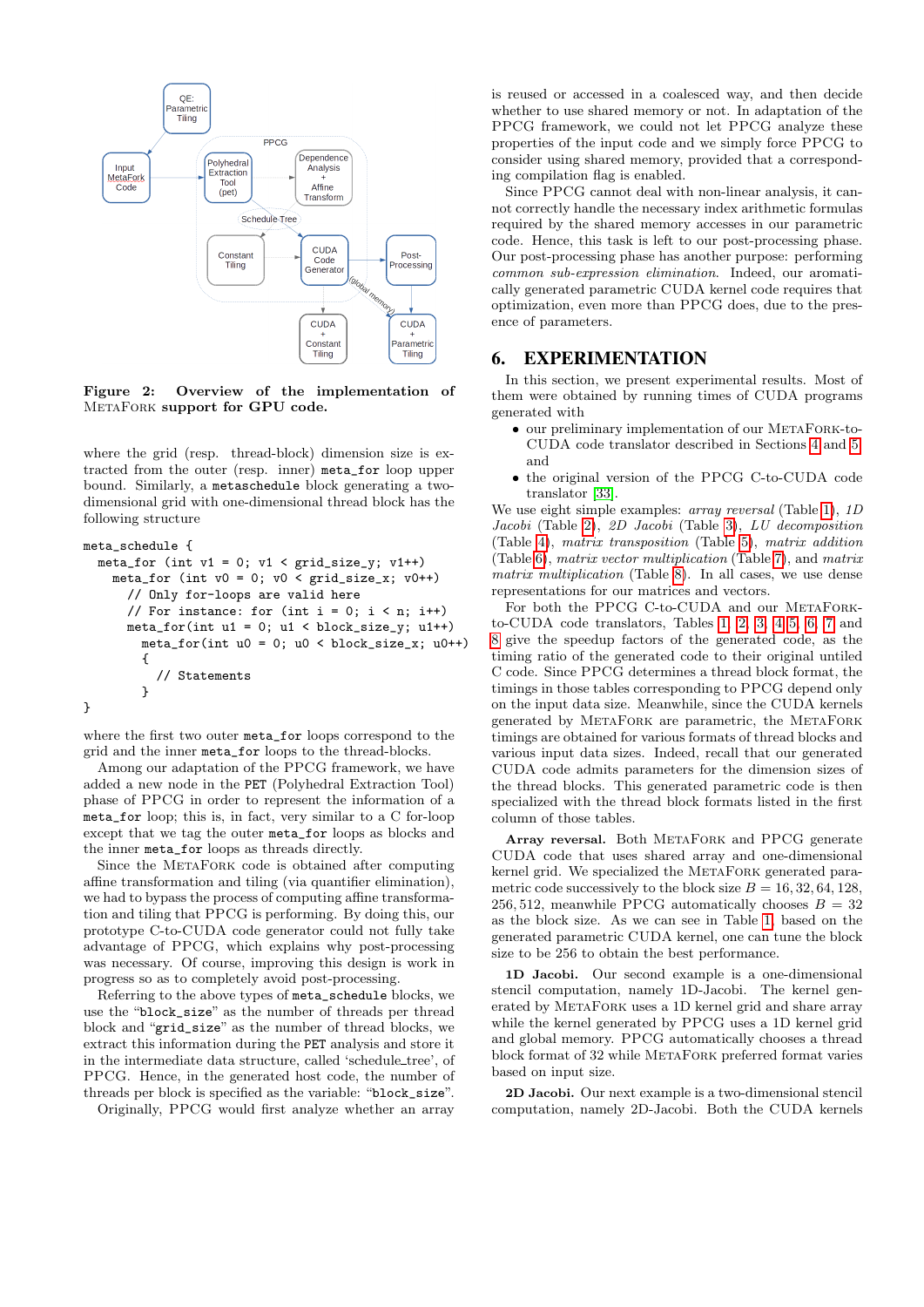generated by MetaFork and PPCG use a 2D kernel grid and global memory. PPCG automatically chooses a thread block format of  $16 \times 32$  while METAFORK preferred format is  $4 \times 32$ .

LU decomposition. METAFORK and PPCG both generate two CUDA kernels: one with a 1D grid and one with a 2D grid, both using shared memory. The automatically selected block formats for PPCG are 32 and  $16 \times 32$ . Meanwhile, tuning the number of threads per thread block in our parametric code allows METAFORK to outperform PPCG.

Matrix transpose. Both the CUDA kernels generated by MetaFork and PPCG use a 2D grid and shared memory. PPCG automatically chooses a thread block format of  $16 \times$ 32 while MetaFork preferred format varies based on input size. The METAFORK-generated code is about twice slower than the PPCG-generated code. This is due to the fact that PPCG manages to optimize the generated code so as ensure coalesced accesses. Once MetaFork and PPCG are better integrated together, the METAFORK-generated code should also benefit from this optimization performed by PPCG.

Matrix addition. Both the CUDA kernels generated by MetaFork and PPCG use a 2D grid and global memory. Hence, they fail to generate shared memory code. The automatically chosen block format for PPCG is  $16 \times 32$  while METAFORK preferred format is  $4 \times 32$ . In this case, the fact that METAFORK uses common sub-expression elimination in its post-processing phase explains why METAFORK outperforms PPCG by one order of magnitude.

| Speedup (kernel) | Input size |                 |          |        |  |
|------------------|------------|-----------------|----------|--------|--|
| Block size       | 223        | $2^{24}$        | $2^{25}$ | 26     |  |
|                  |            | PPCG            |          |        |  |
| 32               | 8.312      | 8.121           | 8.204    | 8.040  |  |
|                  |            | <b>METAFORK</b> |          |        |  |
| 16               | 3.558      | 3.666           | 3.450    | 3.445  |  |
| 32               | 7.107      | 6.983           | 7.039    | 6.831  |  |
| 64               | 12.227     | 12.591          | 12.763   | 12.782 |  |
| 128              | 17.743     | 19.506          | 19.733   | 19.952 |  |
| 256              | 19.035     | 21.235          | 22.416   | 21.841 |  |
| 512              | 18.127     | 18.017          | 19.206   | 20.587 |  |

<span id="page-7-0"></span>Table 1: Reversing a one-dimensional array

| Speedup (kernel) |             | Input size |          |  |  |  |  |  |
|------------------|-------------|------------|----------|--|--|--|--|--|
| Block size       | $2^{13}$    | 214        | $2^{15}$ |  |  |  |  |  |
|                  | <b>PPCG</b> |            |          |  |  |  |  |  |
| 32               | 1.416       | 2.424      | 5.035    |  |  |  |  |  |
| <b>METAFORK</b>  |             |            |          |  |  |  |  |  |
| 16               | 1.217       | 1.890      | 2.954    |  |  |  |  |  |
| 32               | 1.718       | 2.653      | 5.059    |  |  |  |  |  |
| 64               | 1.679       | 3.222      | 7.767    |  |  |  |  |  |
| 128              | 1.819       | 3.325      | 10.127   |  |  |  |  |  |
| 256              | 1.767       | 3.562      | 10.077   |  |  |  |  |  |
| 512              | 2.081       | 3.161      | 9.654    |  |  |  |  |  |

#### <span id="page-7-1"></span>Table 2: 1D-Jacobi

Matrix vector multiplication. For both METAFORK and PPCG, the generated kernels use a 1D grid and shared memory. The block size chosen by PPCG is 32 while MetaFork preferred block size is 128.

Matrix matrix multiplication. For both METAFORK and PPCG, the generated kernels use a 2D grid and shared memory. On the contrary of matrix vector multiplication, both

| Speedup (kernel) |        |    | Input size      |          |          |
|------------------|--------|----|-----------------|----------|----------|
| Block size       |        |    | $2^{12}$        | $2^{13}$ | $2^{14}$ |
|                  |        |    | <b>PPCG</b>     |          |          |
| 16               | ∗      | 32 | 8.614           | 8.672    | 10.6316  |
|                  |        |    | <b>METAFORK</b> |          |          |
| 4                | $\ast$ | 8  | 4.293           | 4.209    | 3.539    |
| 4                | $\ast$ | 16 | 7.091           | 6.696    | 6.029    |
| 4                | $\ast$ | 32 | 9.116           | 8.388    | 7.916    |
| 8                | $\ast$ | 8  | 5.103           | 4.785    | 4.300    |
| 8                | $\ast$ | 16 | 7.340           | 6.173    | 5.203    |
| 8                | $\ast$ | 32 | 8.227           | 7.375    | 6.541    |
| 16               | $\ast$ | 8  | 4.286           | 3.934    | 3.172    |
| 16               | $\ast$ | 16 | 5.375           | 4.862    | 3.904    |
| 16               | $\ast$ | 32 | 5.479           | 5.196    | 4.771    |

<span id="page-7-2"></span>Table 3: 2D-Jacobi

| Speedup (kernel) |                | Input size |                 |          |          |
|------------------|----------------|------------|-----------------|----------|----------|
| Block size       |                |            |                 |          |          |
| kernel0, kernel1 |                |            |                 | $2^{12}$ | $2^{13}$ |
|                  |                |            | PPCG            |          |          |
| 32,              | 16             | ∗          | 32              | 31.497   | 39.068   |
|                  |                |            | <b>METAFORK</b> |          |          |
| 32,              | 4              | ₮          | 4               | 18.906   | 27.025   |
| 64,              | $\overline{4}$ | $\ast$     | $\overline{4}$  | 18.763   | 27.316   |
| 128,             | $\overline{4}$ | $\ast$     | 4               | 18.713   | 27.109   |
| 256.             | 4              | $\ast$     | 4               | 18.553   | 27.259   |
| 512,             | 4              | $\ast$     | 4               | 18.607   | 27.353   |
| 32,              | 8              | $\ast$     | 8               | 34.936   | 52.850   |
| 64.              | 8              | $\ast$     | 8               | 34.163   | 53.133   |
| 128,             | 8              | $\ast$     | 8               | 34.050   | 52.731   |
| 256,             | 8              | $\ast$     | 8               | 33.932   | 52.616   |
| 512,             | 8              | $\ast$     | 8               | 34.850   | 53.112   |
| 32,              | 16             | $\ast$     | 16              | 32.310   | 41.131   |
| 64,              | 16             | $\ast$     | 16              | 32.093   | 40.829   |
| 128,             | 16             | $\ast$     | 16              | 32.968   | 41.219   |
| 256.             | 16             | $\ast$     | 16              | 32.229   | 41.246   |
| 512,             | 16             | $\ast$     | 16              | 32.806   | 40.705   |

<span id="page-7-3"></span>Table 4: LU decomposition

MetaFork and PPCG could generate a blocked multiplication which explains the better performances. For META-Fork, the size of the shared array is the same as block format. However, for PPCG, the size of the shared array is  $32 \times 32$  while the thread-block format is  $16 \times 32$ . In fact, PPCG code computes two coefficients of the output matrix with each thread, thus increasing index arithmetic amortization and occupancy. This is another optimization that could benefit to MetaFork once MetaFork and PPCG are better integrated together,.

We conclude this section with timings (in seconds) for the quantifier elimination (QE) required to generate METAFORK tiled code, see Table [9.](#page-8-8) Our tests are based on the latest version of the RegularChains library of Maple, available at <www.regularchains.org>. These results show that the use of QE is not a bottleneck in our C-to-CUDA code generation process, despite of the theoretically high algebraic complexity of quantifier elimination.

### 7. CONCLUDING REMARKS

 $METAFORK$  can be applied for  $(1)$  comparing algorithms written with different concurrency platforms and (2) porting more programs to systems that may have a highly optimized run-time for one paradigm (say divide-and-conquer algorithms, or producer-consumer). These features have been illustrated in [\[9\]](#page-9-0).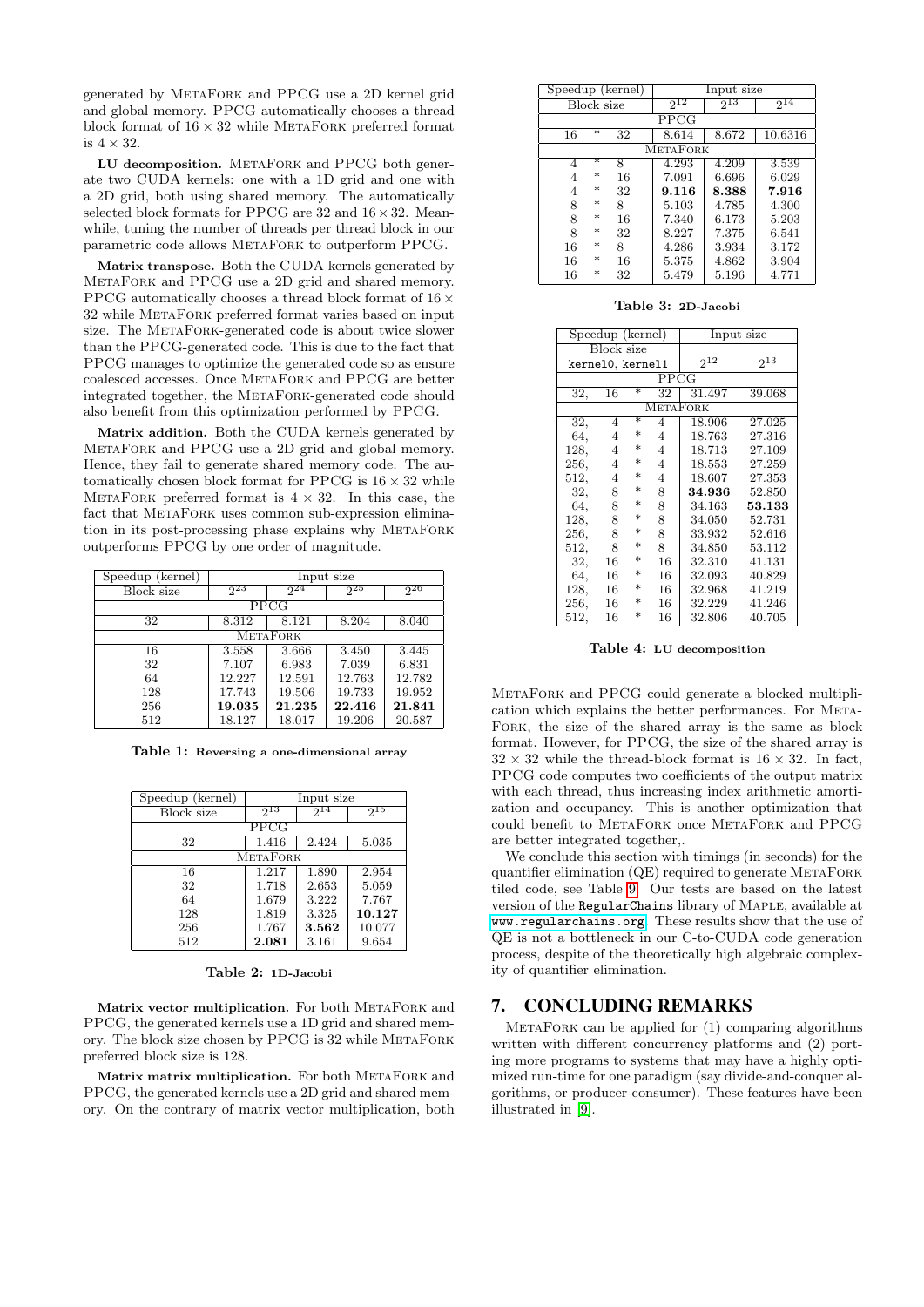| Speedup (kernel) |        |    |          | Input size |          |
|------------------|--------|----|----------|------------|----------|
| Block size       |        |    | $2^{12}$ | $2^{13}$   | $2^{14}$ |
| PPCG             |        |    |          |            |          |
| 16               | ₮      | 32 | 63.656   | 62.656     | 103.703  |
| <b>METAFORK</b>  |        |    |          |            |          |
| 4                | $\ast$ | 8  | 16.729   | 19.887     | 27.368   |
| 4                | $\ast$ | 16 | 23.755   | 27.653     | 46.240   |
| 4                | $\ast$ | 32 | 29.460   | 34.353     | 41.814   |
| 8                | $\ast$ | 8  | 18.725   | 18.583     | 20.408   |
| 8                | $\ast$ | 16 | 29.974   | 32.746     | 38.575   |
| 8                | $\ast$ | 32 | 24.798   | 29.043     | 37.027   |
| 16               | $\ast$ | 8  | 15.664   | 14.383     | 16.949   |
| 16               | $\ast$ | 16 | 16.087   | 20.341     | 26.160   |
| 16               | $\ast$ | 32 | 15.133   | 16.707     | 19.591   |

<span id="page-8-4"></span>Table 5: Matrix transpose

| Speedup (kernel) |            | Input size |          |          |
|------------------|------------|------------|----------|----------|
|                  | Block size |            | $2^{12}$ | $2^{13}$ |
|                  |            |            | PPCG     |          |
| 16               | ⋇          | 32         | 11.352   | 9.679    |
| <b>METAFORK</b>  |            |            |          |          |
| 4                | $\ast$     | 8          | 32.502   | 32.711   |
| 4                | $\ast$     | 16         | 53.730   | 56.774   |
| 4                | $\ast$     | 32         | 65.975   | 57.395   |
| 8                | $\ast$     | 8          | 47.729   | 45.603   |
| 8                | $\ast$     | 16         | 48.844   | 55.834   |
| 8                | $\ast$     | 32         | 51.512   | 44.619   |
| 16               | $\ast$     | 8          | 41.956   | 36.952   |
| 16               | $\ast$     | 16         | 46.361   | 27.761   |
| 16               | $\ast$     | 32         | 40.376   | 24.024   |

<span id="page-8-5"></span>Table 6: Matrix addition

In this new paper, we have presented enhancements of the MetaFork language so as to provide several models of concurrency, including pipelining and SIMD. For the latter, our objective is to facilitate automatic code translation from high-level programming models supporting hardware accelerator (like OpenMP and OpenACC) to low-level heterogeneous programming models (like CUDA),

We believe that an important feature of METAFORK is the abstraction level that it provides. It can be useful for parallel language design (for example in designing parallel extensions to  $C/C++$ ) as well as a good tool to teach parallel programming. At the same time, as illustrated in Sections [5](#page-5-0) through [6,](#page-6-0) MetaFork has language constructs to help generating efficient CUDA code. Moreover, the METAFORK framework relies on advanced techniques (quantifier elimination in non-linear polynomial expressions) for code optimization, in particular tiling.

The experimentation reported in Section [6](#page-6-0) show the benefits of generating parametric CUDA kernels. Not only this

| Speedup (kernel)  |                 | Input size |          |  |  |  |  |
|-------------------|-----------------|------------|----------|--|--|--|--|
| <b>Block</b> size | $2^{11}$        | $2^{12}$   | $2^{13}$ |  |  |  |  |
|                   | <b>PPCG</b>     |            |          |  |  |  |  |
| 32                | 3.954           | 3.977      | 5.270    |  |  |  |  |
|                   | <b>METAFORK</b> |            |          |  |  |  |  |
| 16                | 9.343           | 11.752     | 22.486   |  |  |  |  |
| 32                | 20.494          | 17.847     | 22.486   |  |  |  |  |
| 64                | 21.360          | 42.008     | 38.858   |  |  |  |  |
| 128               | 23.141          | 47.759     | 75.857   |  |  |  |  |
| 256               | 25.092          | 44.166     | 73.447   |  |  |  |  |
| 512               | 22.613          | 47.641     | 62.922   |  |  |  |  |

<span id="page-8-6"></span>Table 7: Matrix vector multiplication

| Speedup (kernel) |            | Input size |          |          |
|------------------|------------|------------|----------|----------|
|                  | Block size |            | $2^{10}$ | $2^{11}$ |
|                  |            |            | PPCG     |          |
| 16               | ₮          | 32         | 129.853  | 393.851  |
| <b>METAFORK</b>  |            |            |          |          |
| 4                | $\ast$     | 8          | 22.620   | 80.610   |
| 4                | $\ast$     | 16         | 39.639   | 142.244  |
| 4                | $\ast$     | 32         | 37.372   | 135.583  |
| 8                | $\ast$     | 8          | 48.463   | 172.871  |
| 8                | $\ast$     | 16         | 43.720   | 162.263  |
| 8                | $\ast$     | 32         | 33.071   | 122.960  |
| 16               | $\ast$     | 8          | 30.128   | 101.367  |
| 16               | $\ast$     | 16         | 34.619   | 133.497  |
| 16               | $\ast$     | 32         | 22.600   | 84.319   |

<span id="page-8-7"></span>Table 8: Matrix multiplication

| Example                      | Timing |
|------------------------------|--------|
| Array reversal               | 0.072  |
| 1D Jacobi                    | 0.948  |
| 2D Jacobi                    | 7.735  |
| LU decomposition             | 4.416  |
| matrix transposition         | 1.314  |
| matrix addition              | 1.314  |
| matrix vector multiplication | 0.072  |
| matrix matrix multiplication | 2.849  |

<span id="page-8-8"></span>Table 9: Timings of quantifier elimination

feature provides more portability but it helps obtaining better performance with automatically generated code.

#### Acknowledgements.

This work was supported in the by the IBM CAS Fellowship  $\#$  880 Code Optimization Tools for Hardware Acceleration Technologies, NSERC of Canada and the NSFC grants 11301524 and 11471307.



#### References

- <span id="page-8-0"></span>[1] A. Aggarwal, A. K. Chandra, and M. Snir. Communication complexity of PRAMs. Theoretical Computer Science, 71(1):3–28, 1990.
- <span id="page-8-3"></span>[2] E. Ayguadé, N. Copty, A. Duran, J. Hoeflinger, Y. Lin, F. Massaioli, X. Teruel, P. Unnikrishnan, and G. Zhang. The design of OpenMP Tasks. IEEE Trans. Parallel Distrib. Syst., 20(3):404–418, 2009.
- <span id="page-8-1"></span>[3] M. Baskaran, J. Ramanujam, and P. Sadayappan. Automatic C-to-CUDA code generation for affine programs. In Proceedings of the 19th joint European conference on Theory and Practice of Software, international conference on Compiler Construction, CC'10/ETAPS'10, pages 244–263, Berlin, Heidelberg, 2010. Springer-Verlag.
- <span id="page-8-2"></span>[4] C. Bastoul. Code generation in the polyhedral model is easier than you think. In Proceedings of the 13th International Conference on Parallel Architectures and